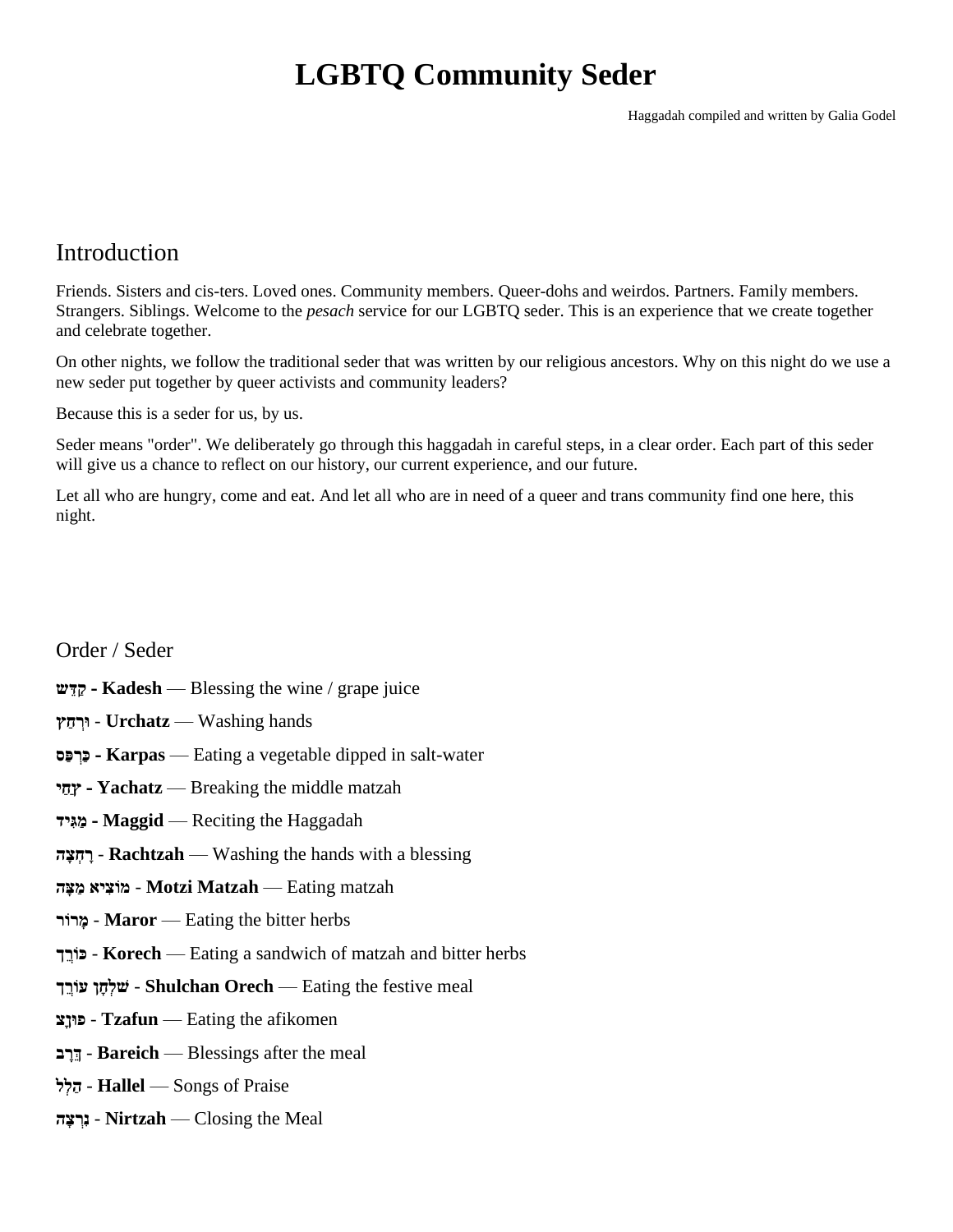# Kadesh

#### **Blessing the Fruit of the Vine**

We drink four glasses of wine or juice during this *pesach* seder. Why do we drink four glasses of wine? To remember the four promises that God made to the Israelites during the Exodus:

1. I shall take you out. 2. I shall rescue you. 3. I shall redeem you. 4. I shall bring you.

Tonight, at this queer seder, we drink four glasses of wine for the four promises we make to ourselves.

1. I will be myself. 2. I will find a safe place to live and thrive. 3. I will create a welcoming space for others. 4. I will fight for freedom.

#### **Kiddish**

The promise we make for our first glass of wine is this: *I will be myself.*

What does it mean to be ourselves?

I invite you to write into the chat function and answer what it means to be ourselves. Consider what it took to discover your identity as a queer person. Did you see other queer people growing up? In the media? What steps did you take to become who you are today?

You probably won't read all of them – there are so many of us! – but please take a few minutes to witness the experiences of the other guests of tonight's seder.

[after a few minutes]

We read together:

#### **בָ רּוך אַ תָ ה יְי,ָ אֱֹלהֵּ ינּו מֶ לֶך הָעֹולָם, בֹורֵּ א פְ רִּ י הַגָפֶן**

*Baruch Atah Adonai, Eloheinu Melech ha-olam, borei p'ree hagafen.*

We praise God, Ruler of Everything, who creates the fruit of the vine.

#### **בָ רּוך אַ תָ ה יְי,ָ אֱֹלהֵּ ינּו מֶ לֶך הָעֹולָם ׁ,שֶ הֶ חֱיָנּו וְ קִּ יְמָ נּו וְ הִּ גִּ יעָנּו לַזְמַ ן הַ זֶ ה**

*Baruch Atah Adonai, Eloheinu Melech ha-olam, she-hechiyanu v'key'manu v'higiyanu lazman hazeh.*

We praise God, Ruler of Everything, who has kept us alive, raised us up, and brought us to this happy moment.

Drink the first glass of wine!

### **Urchatz**

We'll wash our hands twice tonight. Now, with no blessing, to get us ready for the rituals to come. Later, with a blessing, to prepare us for the meal.

Now, more than ever, this often-forgotten step in the seder is on the forefront of our minds. It's a reminder that every part of the seder – every piece of this order of events – is as important as the rest.

I invite everyone here tonight to get up and wash your hands. Sing Happy Birthday, or the chorus to Come On, Eileen – whatever you want. While you're doing so, think about how holy it is, how much you are embodying the Jewish value of *pikuach nefesh*, saving a life, with the simple act of washing your hands.

[give folks a few minutes]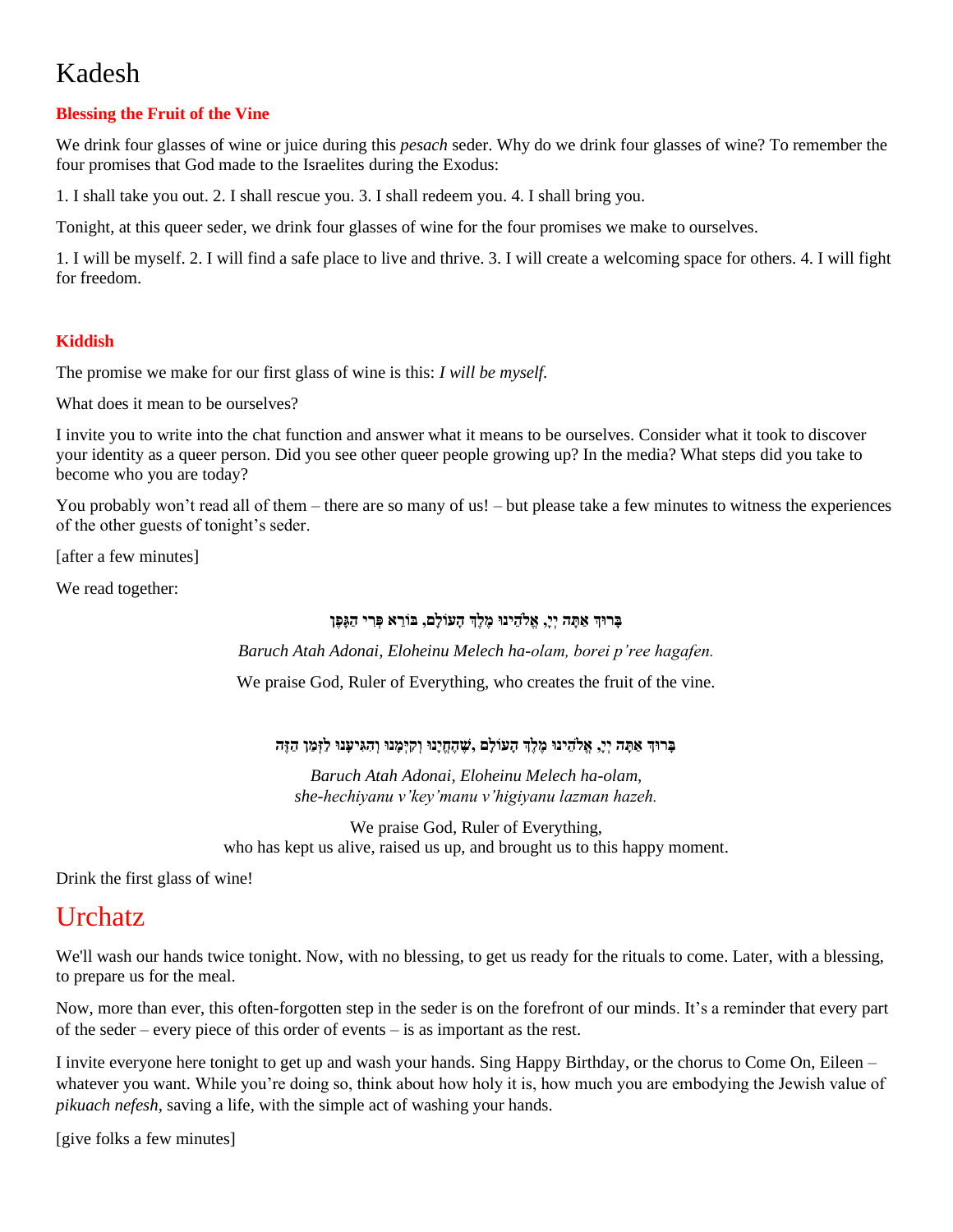# Karpas

**A reader:** Long before the struggle upward begins, there is tremor in the seed. Self-protection cracks, roots reach down and grab hold. The seed swells, and tender shoots push up toward light. This is *karpas*: spring awakening growth. A force so tough it can break stone.

**All:** And why do we dip *karpas* into salt water?

**A reader**: To remember the tears and anger of our trans mothers in activism fighting for equal rights. To taste the bitter tears of closeted youth, unable to blossom each spring and reveal their true selves. To feel the sting of society's refusal to celebrate the unlimited capacity of love in each of us, to celebrate love regardless of gender, to celebrate all healthy relationships and families.

**All:** And why should salt water be touched by *karpas*?

**A reader:** To remind us that tears stop. Spring comes. And with it the potential for change.

*Modified from a piece by Ronnie M. Horn*

#### בְּרוּךְ אַתָּה יְיָ, אֱלֹהֵינוּ מֶלֶךְ הָעוֹלָם, בּוֹרֵא פְּרִי הָאֲדָמָה

*Baruch Atah Adonai, Eloheinu Melech ha-olam, borei p'ree ha-adama.*

We praise God, Ruler of Everything, who creates the fruits of the earth.

[eat the karpas dipped in salt water]

## Yachatz

We break the middle *matzah* in two. One half, we keep for the *motzi*. The other half, we wrap away to hide as the *afikomen*.

We spend much of our lives hiding who we are as queer and trans people. Either by staying closeted while in school, or by allowing others to use whatever pronouns they instinctively see, or by ignoring questions about our families and partners while in professional settings. When we hide the *afikomen*, we use it as a symbol for the aspects of ourselves that we have to hide away.

Later, after the meal, there will be a hunt for the *afikomen*. This will be a symbol for the search for those parts of ourselves. The seder cannot end until we find the *afikomen* and reveal to the community those beautiful parts of ourselves that we had to hide. We dedicate it towards the aspiration for a world that accepts our whole selves.

(tonight's afikomen will be symbolic, of course)

# Maggid

### Telling Our Story

Maggid is the part of the seder where we retell the Exodus story. We speak of Joseph coming to Egypt. How there was a great famine in the land, and a prosperous Egypt took in the Israelites. How a new Pharaoh arose who did not know Joseph, and he grew afraid of the Israelites, for they were numerous and strong. And he ordered the death of the baby boys, to prevent the Israelites from growing too powerful.

We tell about Moses, and how he was sent to float in the Nile in a basket. How he was found by the Pharaoh's daughter, and raised as an Egyptian. How he ran away. How God spoke to him. And how he returned to free the Israelites - his people.

Maggid is where we tell the story of our liberation. And our liberation as Jews is tied into our liberation as queer people.

Now is the part of the seder when we must speak about the collected library of literature on transgender studies, burned in the flames of the Holocaust. Now is when we remember the remarkable organizing in the 40s and 50s, precursors to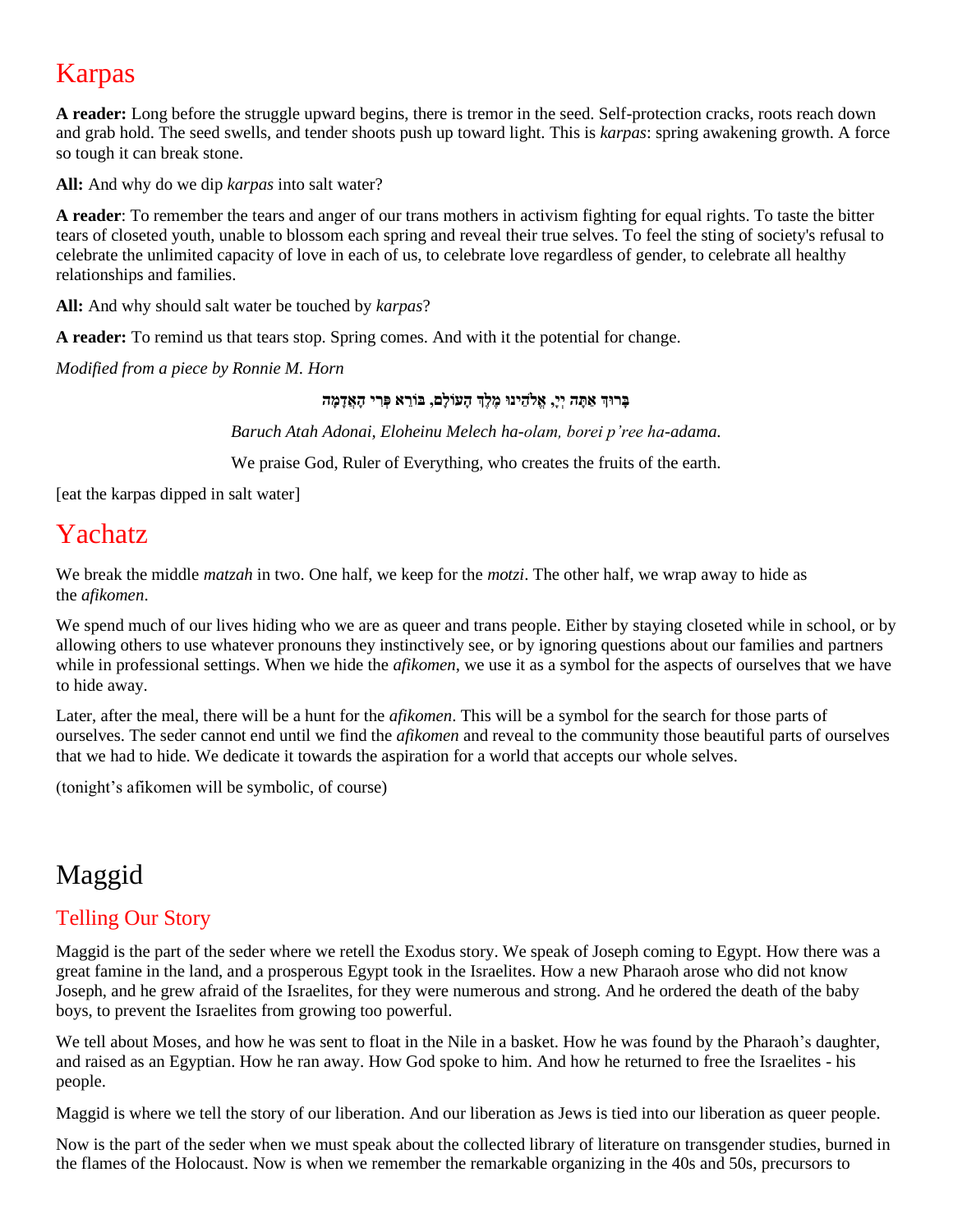Stonewall, that laid the groundwork for the spark to grow into a flame. Now is the part of the seder when we must speak about the Black trans women who threw stones in the Stonewall Riots. Marsha P. Johnson and Sylvia Rivera - we must speak their names. Now is the part of the seder when we must speak about the AIDS epidemic - how the government stood by and watched as 500,000 gay men died. We do not know all of their names. Now we must speak of Matthew Shepherd, whose death changed the national dialog about gay youth, but who should not have needed to die to spark that conversation.

We have achieved remarkable milestones in our fight for civil rights and human rights, but our fight is not yet over. Queer people of color, trans people, and queer youth still lose their lives at terrifyingly high rates. Bisexual and asexual people have their identities denied, even within the queer community. Legislation is being proposed and passed in terrifying numbers, threatening the lives of trans youth.

Maggid is where we must speak our own story.

### The Four Questions

**A reader:** Why is this night different from all other nights?

**All:** On all other nights we may gather in groups formed by family of origin, common interests, career, education, or proximity. On this night we sit apart, but connected as queer Jews, to share in our common identity. We speak of the history that ties us together, and the future that we strive to build.

**A reader:** Why on all other nights do we sit straight up at the table, but on this night we recline?

**All:** On other nights, we may have to hold ourselves rigid, afraid to be Jewish or afraid to be queer. We hold tension in ourselves, and cannot relax in safety. On this night, we allow that tension to fade, as we enjoy a space safe from anger, judgement, and misconceptions.

**A reader:** Why on all other nights do we only use bitter foods to accent our meal, but tonight we eat them twice?

**All:** On all other nights, we try to push the pain of injustice to the back of our mind, but tonight we pause twice to acknowledge the work that is yet to be done in our queer liberation.

**A reader:** Why on all other nights do we eat leavened bread products, but tonight we eat only matzah?

**All:** On all other nights we take the time to allow bread to rise. Tonight we hurry. We cannot wait to see our bread rise. We demand change now. When allies and privileged queers tell us to take our time, because change will come eventually, we hand them matzah.

"Now," we demand. "Change must come now."

#### **Avadim Hayinu**

עֲבָדִים הָיִינוּ עַתָּה בְּנֵי חוֹרִין *Avadim hayinu, Ata b'nai chorin* (We were slaves. Now we are free people.)

### The Four Children

Our tradition speaks of four children with four attitudes towards the *pesach* seder: a wise child, a wicked child, a simple child, and a child who does not know how to ask. Tonight, we speak of four people in our queer community, and how they approach a queer and trans world.

**The Wise Person:** The wise one asks, "what work can we do to make our world more inclusive?"

To that person we say, "go out and make tangible changes. Do research on your own. Ask members of other marginalized communities what needs their community has, and then work with those members to fight for their rights. Remember to uplift the voices of those in marginalized groups, and never to speak over them. "

**The Wicked Person:** The wicked one asks, "aren't we done, now that gay marriage has been legalized?" To that person we say, "the LGBTQ community has more members than just cisgender, gay people, and when you separate yourself from those of us who have yet to achieve legal and social rights, you lose your place in the queer community."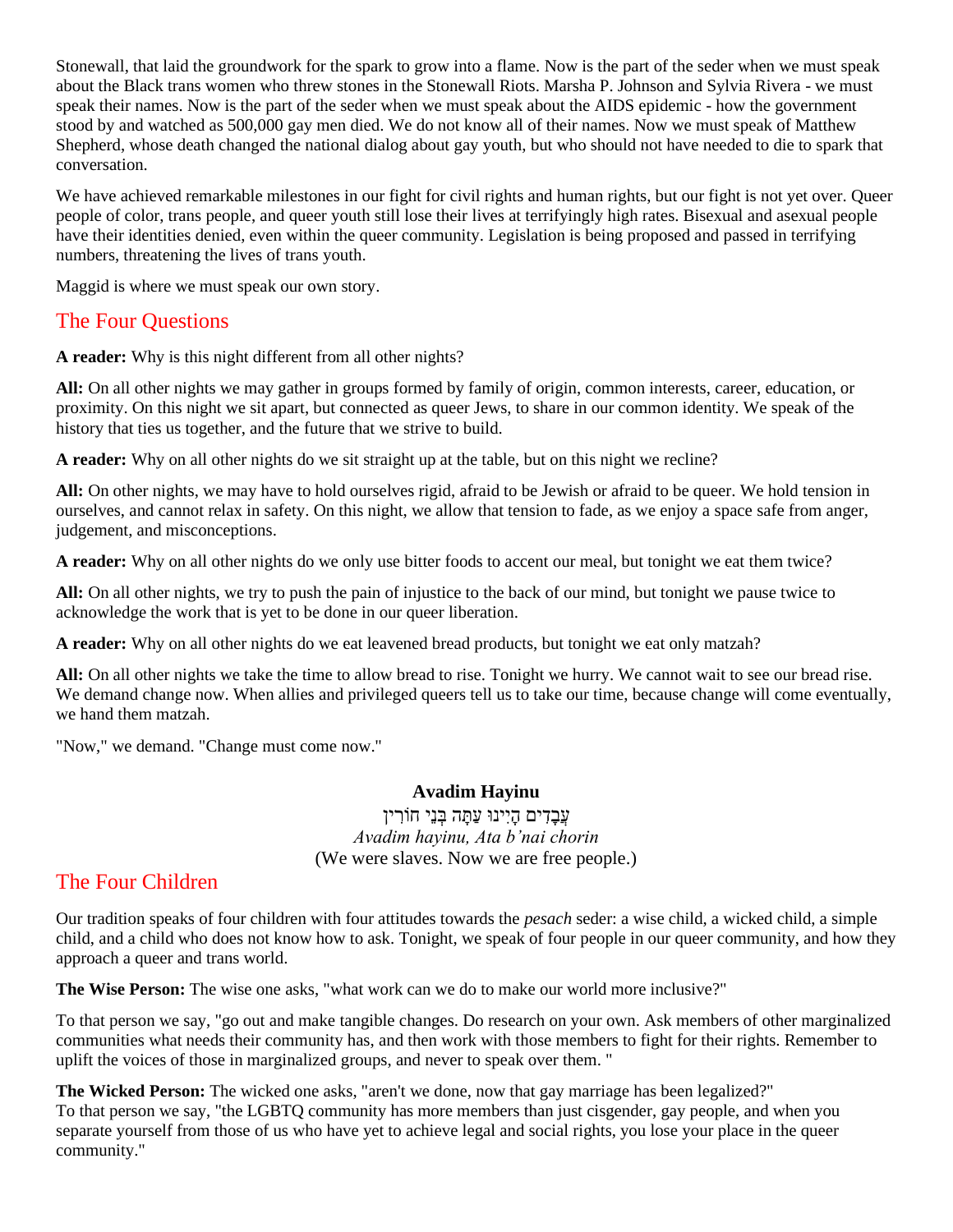**The Simple Person:** The simple one asks," what are we fighting for?"

To that person we say, "we are fighting for every person under the queer umbrella. Gays and lesbians. Bisexual and transgender and asexual and intersex people. Questioning youth and questioning adults. And when every person under that umbrella has achieved equal rights under the law, we will move on to other marginalized communities, because we will never forget what it feels like to have to struggle just to live.

**The Person That Doesn't Know:** The person that does not yet know they are queer cannot ask anything at all. They do not yet have context for their confusing desires, their unknowable identity, their undefinable needs.

For that person, we must create a welcoming world. We must fight for representation in media. We must display the beauty and vibrancy of a queer life. So, when that person finds a label for their desires, their identity, their needs, they will see a welcoming and loving community behind it, ready to welcome them with open arms.

### The Ten Plagues

It is said that after the Israelites crossed the Red Sea, they celebrated and danced. And God said "why do you celebrate? My creations have been drowned." That is why we pour out ten drops of wine for the ten plagues, to lessen the cup of joy.

Many seders this year are contemplating the global pandemic of COVID-19, and the terrifying reality that is affecting our world. While the very nature of the seder as a virtual connection is a result of this plague, our yearly somber tradition of remembrance is still vital to observe.

Since this seder last year, there have so far been 56 transgender people killed in the United States. We remember them and remove drops of wine from our glasses, for we cannot celebrate with a full heart when there is still danger for our trans siblings. We read together:

#### **All:**

| Jaida Peterson, 29           | Thomas Hardin, 35                  | Jo Acker, 26               | Geri Judd                               |
|------------------------------|------------------------------------|----------------------------|-----------------------------------------|
| Dominique Lucious, 26        | Poe Black, 21                      | Jessi Hart, 42             | Amariey Lej, 20                         |
| Remy Fennell                 | EJ Boykin, 23                      | Rikkey Outumuro,           | Duval Princess, 24                      |
| Tiara Banks, 24              | Aidelen Evans, 24                  | a.k.a. Tru Starlet, 39     | Cypress Ramos, 21                       |
| Natalia Smut, 24             | Taya Ashton, 20                    | Marquiisha Lawrence,<br>28 | Naomie Skinner, 25                      |
| Iris Santos, 22              | Shai Vanderpump, 23                | Jenny De Leon, 25          | <b>Matthew Angelo</b><br>Spampinato, 21 |
| Tiffany Thomas, 38           | Tierramarie Lewis, 36              | Angel Naira, 36            |                                         |
| Keri Washington, 49          | Miss CoCo, 44                      | Danyale Thompson, 35       | Paloma Vazquez, 29                      |
| Jahaira DeAlto, 42           | Pooh Johnson, 25                   | Cris Blehar, 65            | Tatiana Labelle, 33                     |
| Whispering Wind Bear         | Disaya Monaee, 32                  | Nikai David, 33            | Kathryn "Katie"<br>Newhouse, 19         |
| Spirit, 41                   | Briana Hamilton, 25                | Ke'Yahonna Stone, 32       | Kenyatta 'Kesha"<br>Webster, 24         |
| Sophie Vásquez, 36           | Kiér Laprí Kartier, 21             | Za'niyah Williams, 21      |                                         |
| Danika "Danny"<br>Henson, 31 | Mel Groves, 25                     | Nikki Turietta, 31         | Miia Love Parker, 25                    |
| Serenity Hollis, 24          | Royal Poetical Starz, 26           | Rubi Dominguez             | Fern Feather, 29                        |
| Oliver "Ollie" Taylor,<br>17 | Zoella "Zoey" Rose<br>Martinez, 20 | Keeva Scatter, 34          |                                         |
|                              |                                    | Martina Caldera            |                                         |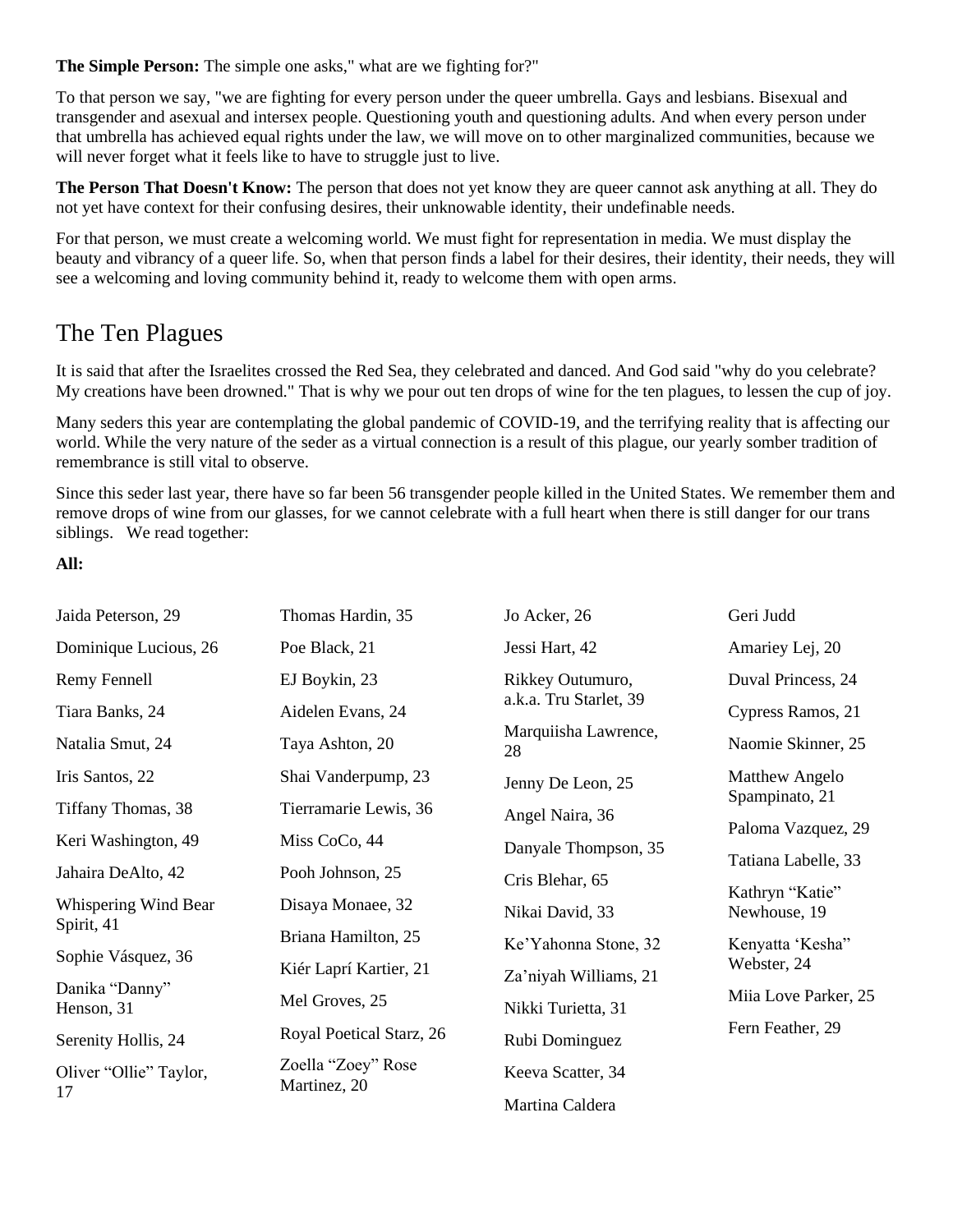### The Seder Plate

Rabbi Gamliel tells us that if we do not consider the items on the seder plate and discuss their meaning, then we have not fulfilled the mitzvah of *pesach*.

*Zeroa* - shank bone, and a beet.

The shank bone represents two things. One, the sacrifice of lambs to God, made in the days of the temple. Two, the lamb's blood that the Israelites painted on their doors, to make sure that the angel of death passed over their homes. Tonight, we also have a *beet,* blood red in color, and taken from our earth. When we look at this shank bone and this beet, we see one symbol of sacrifice and death, and one symbol of vital blood and the living earth.

#### *Beitzah* - egg

The egg traditionally stands for the rebirth of the earth. It's spring, and the promise of life lies around every corner, and in every garden and field. But the capacity for life does not have to be tied to the creation of it. Tonight, we use it as a reminder that a biological ability to procreate is not an obligation to do so, and that reproductive justice is tied up in racial justice and queer and trans justice.

#### *Maror* - bitter herbs

The bitter herbs are a visceral reminder of the bitterness of the closet. Of the pain of hearing someone misgender us. Of the hurt we feel when a loved one comes home crying. Of the horror that we feel when we watch the news. We eat the bitter herbs to remind us that even in the comfort of this seder, we feel the pain of being part of a dangerous world.

#### **Orange**

In the early 1980s, while speaking at Oberlin College Hillel, Susannah Heschel, a well-known Jewish feminist scholar, was introduced to an early feminist Haggadah that suggested adding a crust of bread on the seder plate, as a sign of solidarity with Jewish lesbians (which was intended to convey the idea that there's as much room for a lesbian in Judaism as there is for a crust of bread on the seder plate).

Heschel felt that to put bread on the seder plate would be to accept that Jewish lesbians and gay men violate Judaism like *chametz* violates Passover.

So, at her next seder, she chose an orange as a symbol of inclusion of gays and lesbians and others who are marginalized within the Jewish community. She offered the orange as a symbol of the fruitfulness for all Jews when [queer folks] are contributing and active members of Jewish life.

In addition, each orange segment had a few seeds that had to be spit out — a gesture of spitting out, repudiating the homophobia of Judaism. *(by Tamara Cohen, taken from RitualWell.com)*

### Kiddush

The promise we make for our second glass of wine is this: *I will find a safe place to live and thrive.*

If our families of origin do not accept us. If our loved ones do not act towards us in a loving manner. If we fear to express ourselves, or to use the words that best explain our identities. We promise to look for safety. We promise to try and find a home where we can be ourselves, where we can flower and grow, where we can become the person that we are meant to be.

We read together:

#### **!נְבָ רֵּ ך אֶ ת הַ יַיִּן כְ א ֹות לַטֹוב ׁשֶ בָ עֹולָם. נִּ ׁשְ תֶ ה אֶ ת פְ רִּ י הַגָפֶן: לְ חַ יִּים**

*N'-varekh `et ha-yayin k'-`ot la-tov she-ba-olam. Nishteh `et p'ri ha-gaphen: L'-haiyim!* Let us bless the wine as a symbol of the good in the world. Let us drink a toast with the fruit of the vine: "To Life!"

Drink the second glass of wine!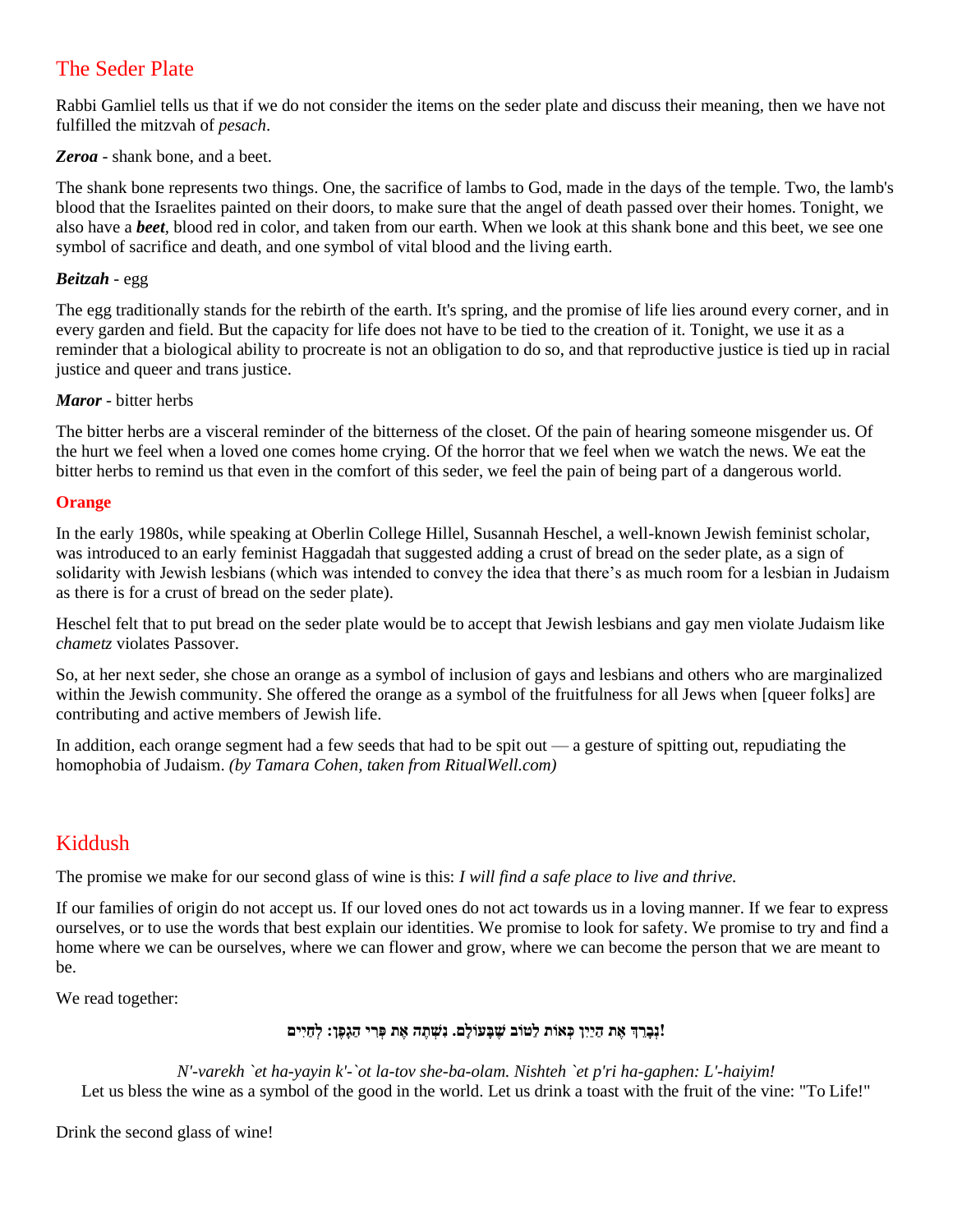# Rachtzah

Now is the second hand washing of our seder. The first one, we contemplated the holy nature of hand-washing and the value of human lives.

Now, we look at our screens and our families, and recognize the community of people gathered around us. As each person washes their hands, imagine the loved ones who have brought you to this moment, whether they are here today or not.

[When everyone is back at their computers, please say:]

#### בָּרוּךְ אַתָּה יְיָ אֱלֹהֵינוּ מֶלֶךְ הָעוֹלָם, אֲשֶׁר קִדְּשָׁנוּ בְּמִצְוֹתָיו, וְצִוָּנוּ עַל נְטִילַת יָדֵיִם

*Baruch Atah Adonai, Eloheinu Melech ha-olam, asher kid'shanu b'mitzvotav v'tzivanu al n'tilat yadayim.*

We praise God, Ruler of Everything, who made us holy through obligations, commanding us to wash our hands.

## Motzi-Matzah

The familiar *hamotzi* blessing marks the formal start of the meal. Because we are using matzah instead of bread, we add a blessing celebrating this mitzvah.

**:בְָ רּוך אַ תָ ה יְי,ָ אֱֹלהֵֵּֽ ינּו מֵֶֽ לֶך הָעֹולָם, הַ ּמֹוצִּ יא לֵֶֽ חֶ ם מִּ ן הָ אֵָֽ רֶ ץ** 

*Baruch Atah Adonai, Eloheinu Melech ha-olam, hamotzi lechem min ha-aretz.*

We praise God, Ruler of Everything, who brings bread from the land.

:**בָ רּוך אַ תָ ה יְי,ָ אֱֹלהֵֵּֽ ינּו מֵֶֽ לֶך הָעֹולָם, אֲׁשֶ ר קִּ דְ ׁשֵָֽ נּו בְ מִּ צְ ֹותַָ יו וְ צִּ ּוֵָֽנּו עַל אֲכִּ ילַת מַ צָ ה** 

*Baruch Atah Adonai, Eloheinu Melech ha-olam, asher kid'shanu b'mitzvotav v'tzivanu al achilat matzah.*

We praise God, Ruler of Everything, who made us holy through obligations, commanding us to eat matzah.

[eat!]

## Maror

We place some *maror* on a bite of matzah, for even with the matzah of freedom and swift social change do we taste the bitterness of bigotry and the pain of inequity. We know that this bitterness drives us towards greater justice, but also know that the world would be better if that bitterness did not exist at all.

#### :**ברּוך אַ תָ ה יְיַָ אֱֹלהֵֵּֽ ינּו מֵֶֽ לֶך הָעֹולָם, אֲׁשֶ ר קִּ דְ ׁשֵָֽ נּו בְ מִּ צְ ֹותָ יו וְ צִּ ּוֵָֽנּו עַל אֲכִּ ילַת מרֹור**

*Baruch Atah Adonai, Eloheinu Melech ha-olam, asher kid'shanu b'mitzvotav v'tzivanu al achilat maror.*

We praise God, Ruler of Everything, who made us holy through obligations, commanding us to eat bitter herbs.

## Korech

We have two objects on our seder plate designed to remind us of the pain of slavery. Both the *maror* and the *charoset* are meant to evoke similar feelings in us. The bitter herbs mirror the bitterness of life in Egypt, and the *charoset* looks like the mortar that Israelite slaves used to build for the Egyptians.

*Charoset* on its own may look like mortar, but it tastes delicious. So too do our well-meaning family members cautioning us to stay in the closet, or trying to make our lives "easier" by telling us not to present like another gender, look like they are performing acts of love, when they are actually making our lives harder. Today, we make a Hillel sandwich - a piece of matzah with both *maror* and *charoset* on top - because sometimes slavery tastes sweet, and we need the bitterness of intolerance to remind us that smothering is not a healthy type of love.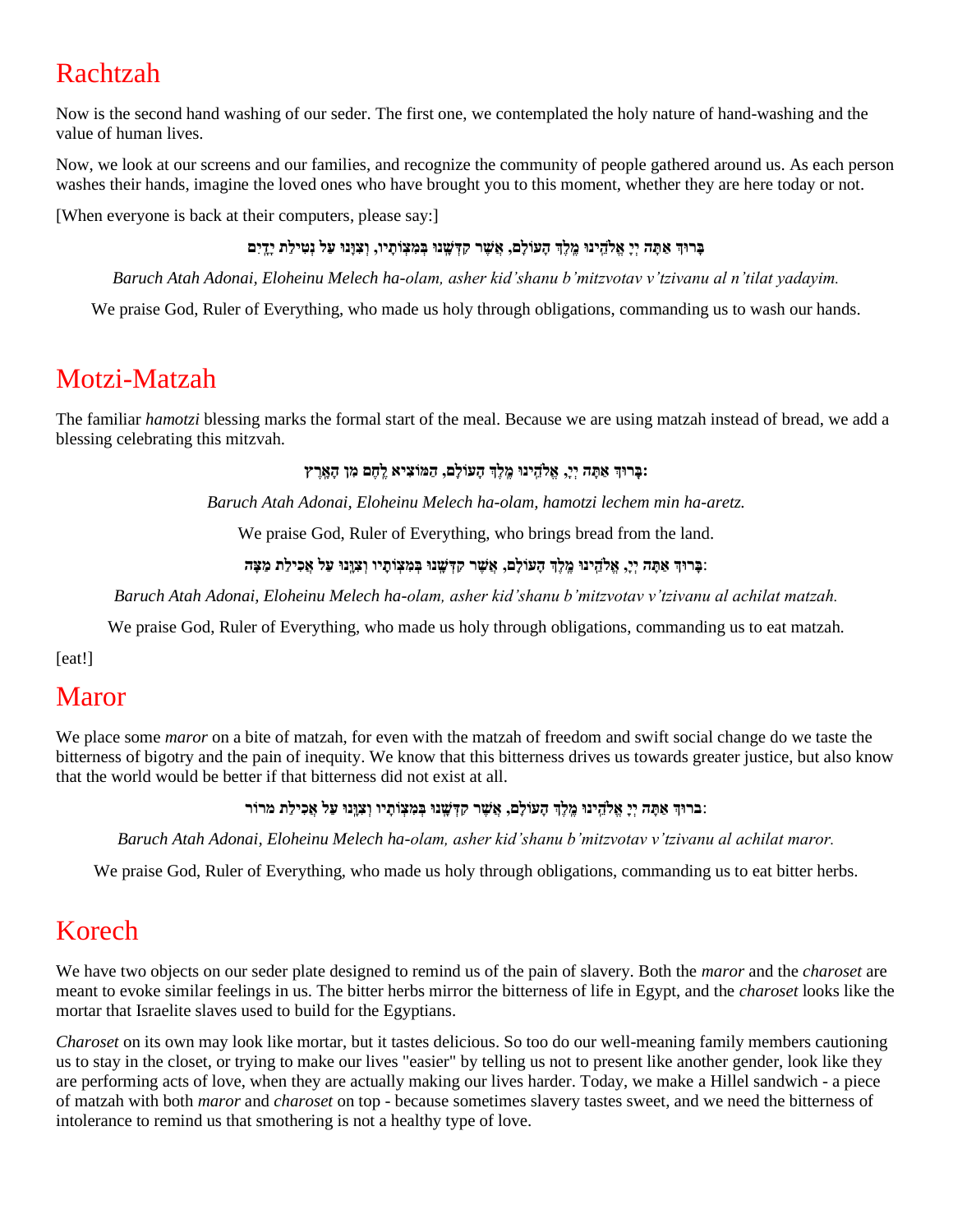# Shulchan Oreich – The Festive Meal

At this point in our seder, I'll encourage folks to eat dinner if you haven't yet. Just keep yourselves muted if you're chewing!

Also…

## Tzafun

Now that we have begun the festive meal, it's time to search for the *afikomen*. Recall that this *afikomen* stands for the parts of ourselves that we've had to hide from the intolerance of the world. Let this search be a symbol for the process of revealing our true selves.

As we cannot hunt for the *afikomen* together, I'm going to ask each person to literally get up and go find something in your home that you feel stands for or is connected to your queer identity. Take a few minutes to look around and find a physical object, and bring it back to your computer. A copy of a queer romance novel. A pride flag or a hankie. An enamel pin, a denim vest, a tube of lipstick. Bring it back with you, and describe it in the chat box, and take some time to read the answers of other community members.

# Bareich

#### **Bendigamos, from Curacao**

| Bendigamos á el Altísimo,    | Y despues por los majares,         |  |
|------------------------------|------------------------------------|--|
| Al Señor que nos creó,       | Que comimos juntamente             |  |
| Démosle agradecimiento       |                                    |  |
| Por los bienes que nos dió.  | Pues comimos y bebimos alegremente |  |
|                              | Su merced nunca nos faltó.         |  |
| Alabado sea su santo nombre, | Load al Señor que es bueno,        |  |
| Porque siempre nos apiadó,   | Que para siempre su merced.        |  |
| Hodu Ladonai ki tov,         |                                    |  |
| Ki leolam jasdó.             | Bendita sea la casa esta,          |  |
|                              | Que nunca manqué en ella fiesta,   |  |
| Bendigamos á el Altísimo,    | Tarde, mañana y siesta             |  |
| Por el pan primeramente,     | A nos y á los hijos de Israel      |  |

#### **Kiddish**

The promise we make for our third glass of wine is this: *I will create a welcoming space for others*

Whether we're outgoing and social or introverted and shy, each of us has the obligation to open our doors to those in need. At the moment, we must stay in our homes if possible, and refrain from socializing and working and shopping. We can't literally open our doors at this time. But there are figurative and spiritual doors that we can create. We can reach out to friends; we can chat online with a teen who asks, " *what does it mean to be bi?*"; we can call our elders and support them through this isolation; we can fight for just policies by calling our elected representatives.

We raise this glass to safe spaces and loving connections.

We read together:

#### **בָ רּוך אַ תָ ה יְי,ָ אֱֹלהֵּ ינּו מֶ לֶך הָעֹולָם, בֹורֵּ א פְ רִּ י הַגָפֶן**

*Baruch Atah Adonai, Eloheinu Melech ha-olam, borei p'ree hagafen.*

We praise God, Ruler of Everything, who creates the fruit of the vine.

Drink the third glass of wine!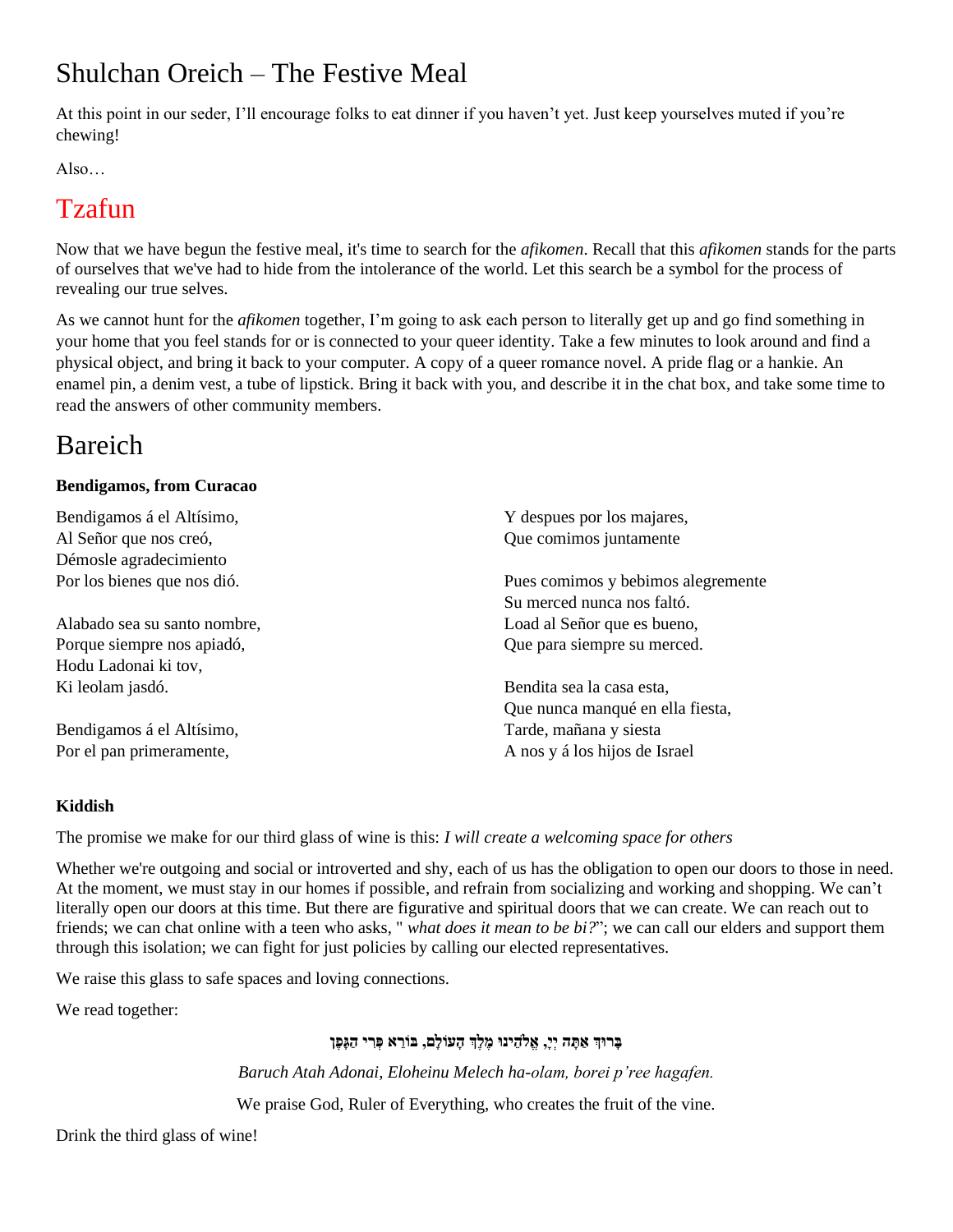# Hallel

*[hold up your glass]* This cup is not for Elijah. Elijah knows he is welcome in our homes and in our hearts. We welcome him in our traditional seders, and we sing Eliyahu Hanavi throughout the year. This cup is for the queer Jew who has not yet found this community. They may not know they are queer yet. They may not know that there are out and proud and healthy queer Jews. They may know we exist, but haven't built up the courage to attend an LGBTQ seder yet. So this cup is for them. Let all who are hungry come and eat, and let our doors always be open for those that need this community.

[singing!]

#### **Kiddish**

The promise we make for our fourth glass of wine is this: *I will fight for freedom.*

How do we fight for freedom when we ourselves are not yet free?

We delegate and prioritize. We take care of ourselves to make sure that we have the energy to fight for the freedom of others. We protect black trans women at all costs. We donate money when we have it, and donate time whether we have it or not. We call our elected representatives, from the school board to the senate. We vote. We *vote.* We recognize that the current political system and corrupt voting cannot effect meaningful change on the timeline that we need it to. We rally and we march and we make demands. We stand between the police and those who are more marginalized than we are. We shut down the system until they listen to us. And we refuse to change slowly. We refuse to be placated. We refuse to accept small steps towards justice. Until all of us are free, none of us is free.

We read together:

#### **בָ רּוך אַ תָ ה יְי,ָ אֱֹלהֵּ ינּו מֶ לֶך הָעֹולָם, בֹורֵּ א פְ רִּ י הַגָפֶן**

*Baruch Atah Adonai, Eloheinu Melech ha-olam, borei p'ree hagafen.*

We praise God, Ruler of Everything, who creates the fruit of the vine.

Drink the fourth glass of wine!

## Conclusion

This year, we are still fighting. This year there are still members of our community who are closeted or who are denied justice. There are incarcerated trans folks placed in the wrong prisons. There are prisons! There are non-binary people being misgendered at home and at work and at school. This year the government wants to deny us the right to work, to wed, to exist. Queer youth are committing suicide from brutal bullying at school. This year, we are still fighting.

Next year, may our struggles come to fruition. May we gain equal protection under the law, and may all people accept our right to live and to exist. Next year, may we have further capacity to fight for the rights of other marginalized groups.

This year, we are still fighting. Next year, may we all be free.

*Chag sameach.*